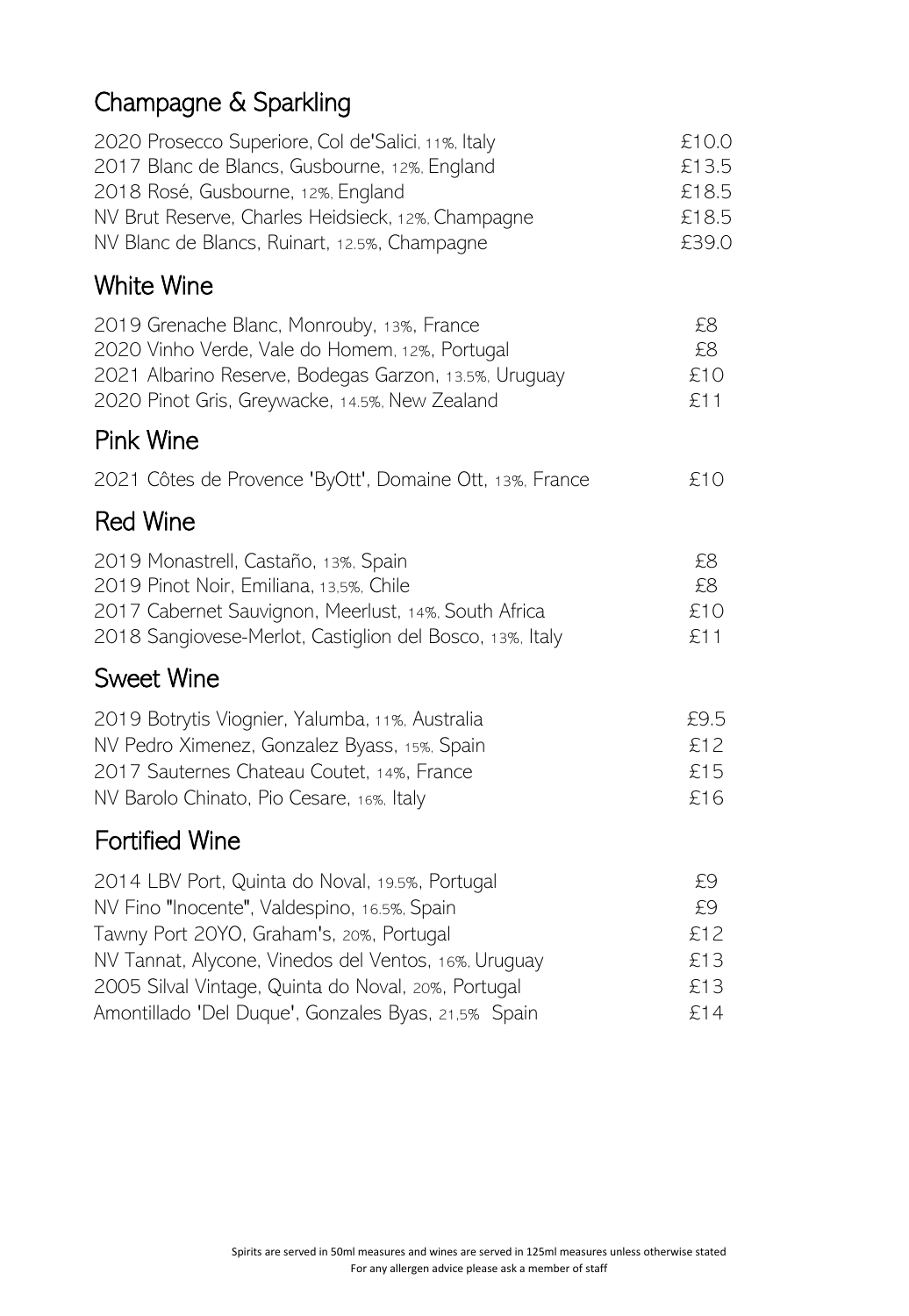## **Cocktails**

# Whatley Manor Signature Cocktails

| Spiced Apple Sour<br>Spiced Apple Vodka, Lemon Juice, Sugar Syrup, Aquafaba                                                                                       | £15 |
|-------------------------------------------------------------------------------------------------------------------------------------------------------------------|-----|
| <b>Whatley Manor Citrus Drop</b><br>Whatley Manor Citrus Vodka, Lemon Juice, Whatley Manor Honey                                                                  | £17 |
| <b>Summer Sour</b><br>Salcombe Rose Gin, Fruit Basket Tea, Aquafaba, Crème de Mure                                                                                | £18 |
| Whatley's Bumble Bee<br>Whatley Manor Citrus Vodka, Lemon, Orange, Honey Syrup, Aquafaba                                                                          | £18 |
| <b>Blackberry Aviation</b><br>Blackberry Gin, Maraschino, Crème de Violette, Lemon, Aquafaba                                                                      | £20 |
| Relentless<br>Salcombe 'Restless', Yuzu Sake, Sencha Sekura, Aquafaba                                                                                             | £20 |
| Cocktails                                                                                                                                                         |     |
| Contemporary Classics                                                                                                                                             |     |
| <b>Bellini</b><br>Peach Puree, Prosecco                                                                                                                           | £13 |
| Pisco Sour<br>ABA Pisco, Lemon Juice                                                                                                                              | £16 |
| Grasshopper<br>Crème de Cacao, Crème de mente, Fresh cream                                                                                                        | £16 |
| Mai Tai<br>Angostura Reserva Rum, Havanah Club, Orange Curacao, Orgeat Syrup                                                                                      | £17 |
| Margarita<br>Cazcabel Blanco, Cointreau, Lime Juice                                                                                                               | £17 |
| Dubonnet Cocktail<br>Salcombe 'Star Point', Dubonnet                                                                                                              | £18 |
| Cosmopolitan<br>Whatley Manor Citrus Vodka, Cointreau, Lime Juice, Cranberry Juice                                                                                | £19 |
| French 75<br>Charles Heidsieck Brut, Salcombe 'Star Point', Lemon Juice                                                                                           | £19 |
| Singapore Sling                                                                                                                                                   | £20 |
| Salcombe 'Star Pspintt're Seherinyohin Helsthes and Chesticatine in Grant freques Chines and pulse stated<br>For any allergen advice please ask a member of staff |     |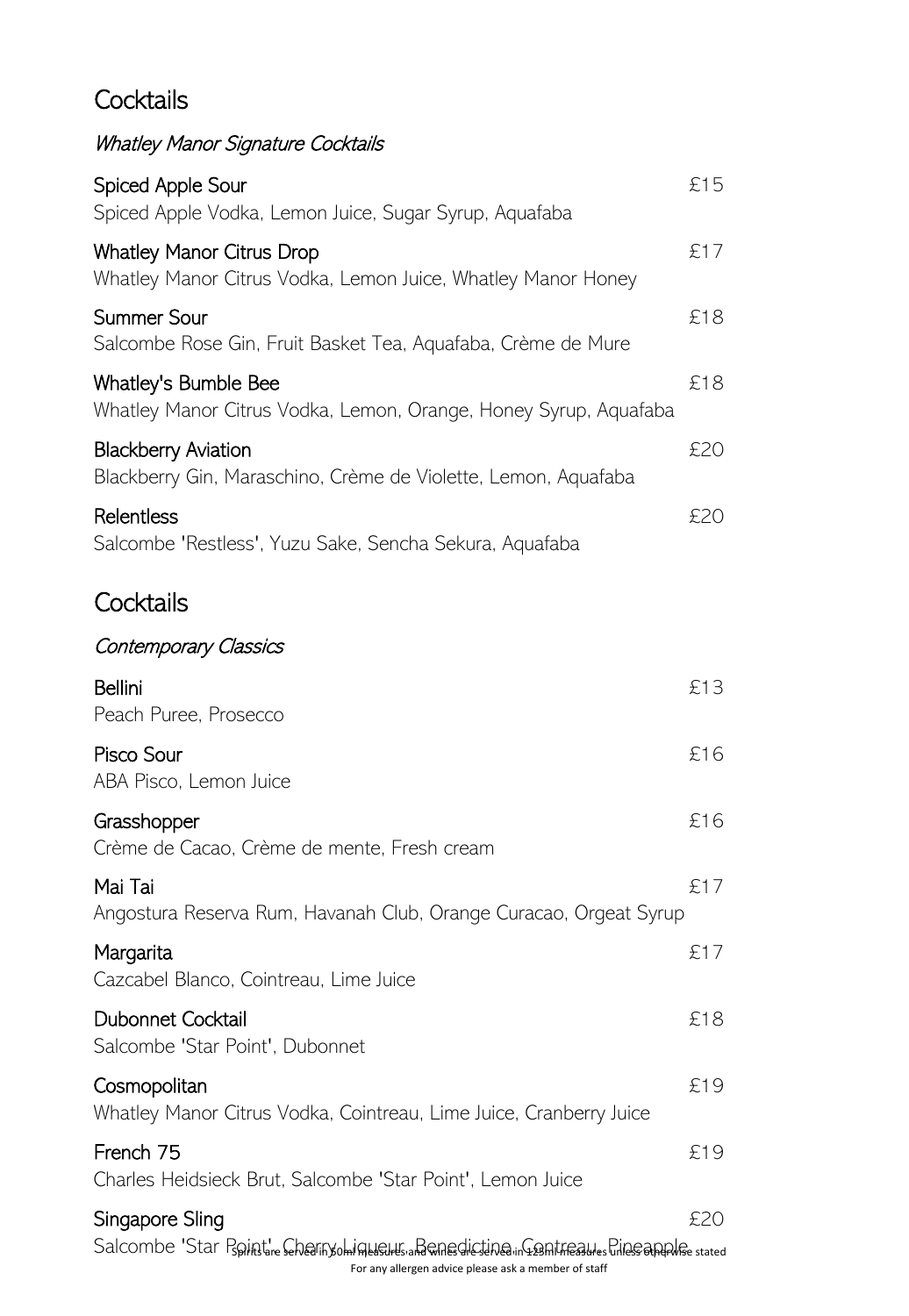#### **Cocktails**

| The Unforgettables                                                                                 |     |
|----------------------------------------------------------------------------------------------------|-----|
| Americano<br>Campari, Antica Formula, Soda                                                         | £15 |
| Casino<br>Salcombe 'Star Point', Maraschino, Lemon Juice                                           | £15 |
| Harvey Wallbanger<br>Sapling Vodka, Galliano, Orange Juice                                         | £15 |
| Old Fashioned<br>Buffalo Trace, Angostura Bitters                                                  | £15 |
| <b>Strawberry Candy</b><br>Cazcabel Blanco, Cazcabel Honey, Strawberry, Grenadine, Aquafaba, Cream | £17 |
| <b>Brandy Crusta</b><br>Hennessy VS, Maraschino, Orange Curacao, Lemon Juice                       | £17 |
| <b>Gin Fizz</b><br>Salcombe 'Star Point', Lemon Juice, Soda                                        | £17 |
| Raspberry Daiquiri<br>Angostura Reserva Rum, Lime Juice, Raspberry Puree                           | £17 |
| <b>Whiskey Sour</b><br>Buffalo Trace, Lemon Juice, Syrup, Aquafaba                                 | £17 |
| <b>Rusty Nail</b><br>Chivas Regal, Drambuie                                                        | £18 |
| Perfect Manhattan<br>Buffalo Trace, Bitters, Antica Formula, Noilly Prat                           | £18 |
| Alexander<br>Remy Martin VSOP, Crème de Cacao, Cream                                               | £20 |
| Barrel Aged Nogroni<br>Salcombe 'Star Point', Campari, Antica Formula                              | £20 |
| Last Word<br>Garden Swift Gin, Maraschino, Charteuse, Lime Juice                                   | £25 |
| Sazerac<br>Rittenhouse 100 Proof Rye, Hennessy, Peychaud's Bitters, Herbsaint                      | £25 |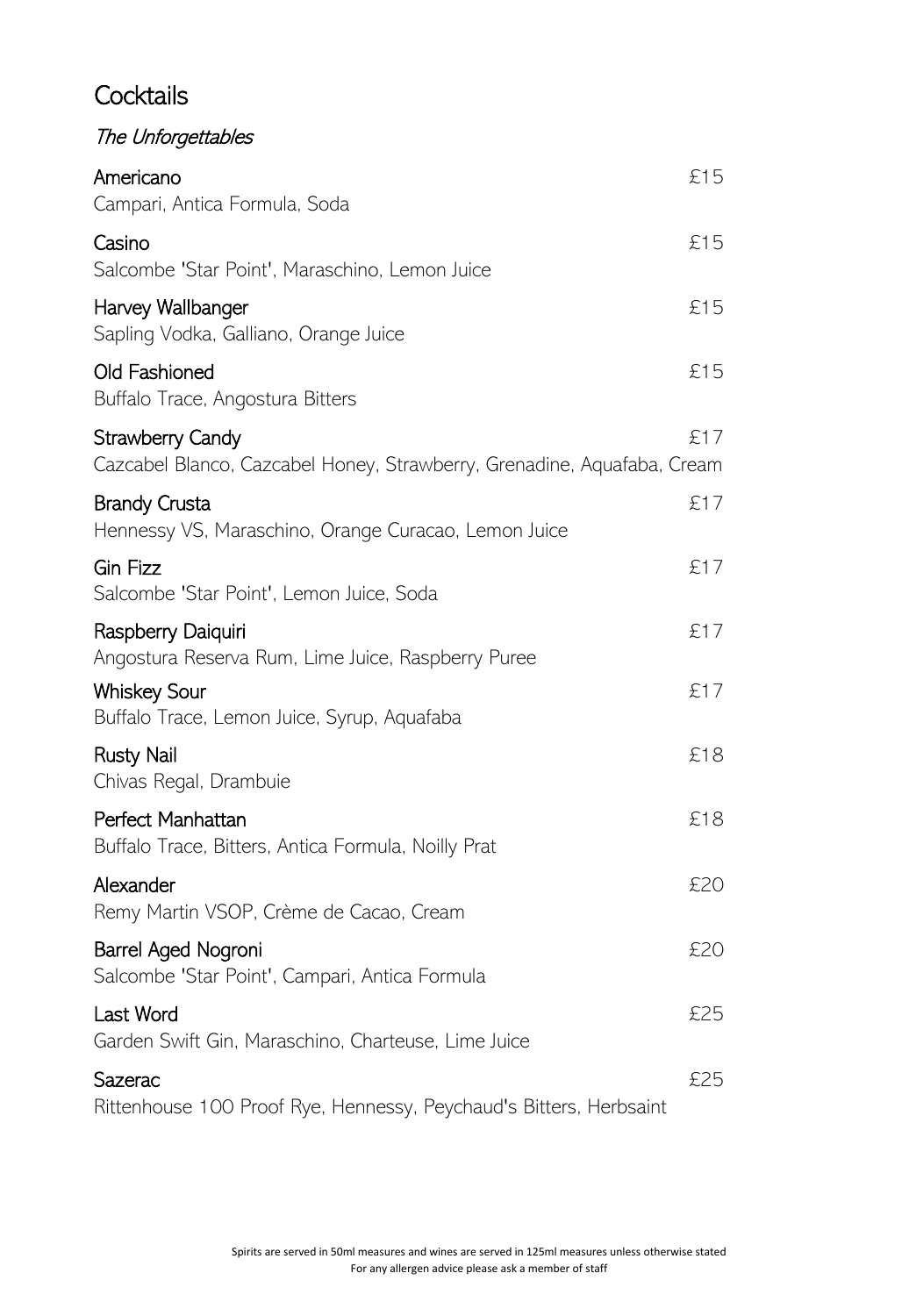#### **Cocktails**

New Era

| Espresso Martini<br>Sapling Vodka, Kahlua, Espresso                           | £15 |
|-------------------------------------------------------------------------------|-----|
| Dark 'N' Stormy<br>Black Magic, Ginger Beer                                   | £16 |
| <b>Aperol Spritz</b><br>Aperol, Prosecco, Soda                                | £16 |
| <b>Yellow Bird</b><br>Angostura Reserva Rum, Galliano, Cointreau, Lime Juice  | £17 |
| Tipperary<br>Jamesons, Antica Formula, Chartreuse, Angostura Bitters          | £17 |
| French Martini<br>Sapling Vodka, Chambord, Pineapple Juice                    | £17 |
| <b>Trinidad Sour</b><br>Angostura Bitters, Buffalo Trace, Orgeat, Lemon Juice | £17 |
| <b>Bramble</b><br>Salcombe 'Star Point', Crème de Mure, Lemon Juice           | £18 |
| Juzu Jezi<br>Salcombe 'Star Point', Orange, Nectarine, Almond, Aquafaba       | £18 |
| Penicillin<br>Monkey Shoulder, Laphroaig, Lemon Juice, Honey, Ginger          | £20 |
| <b>Mocktails</b>                                                              |     |
| Cotwolds Harvest<br>Apple, Cranberry, Elderflower                             | £12 |
| Razz Fizz<br>Raspberry, Mango, Ginger ale                                     | £12 |
| <b>Shirley Temple</b><br>Ginger Ale, Grenadine                                | £12 |
| <b>Ginger Fizz</b><br>Ginger Switchel, Cucumber and Watermelon Tonic          | £12 |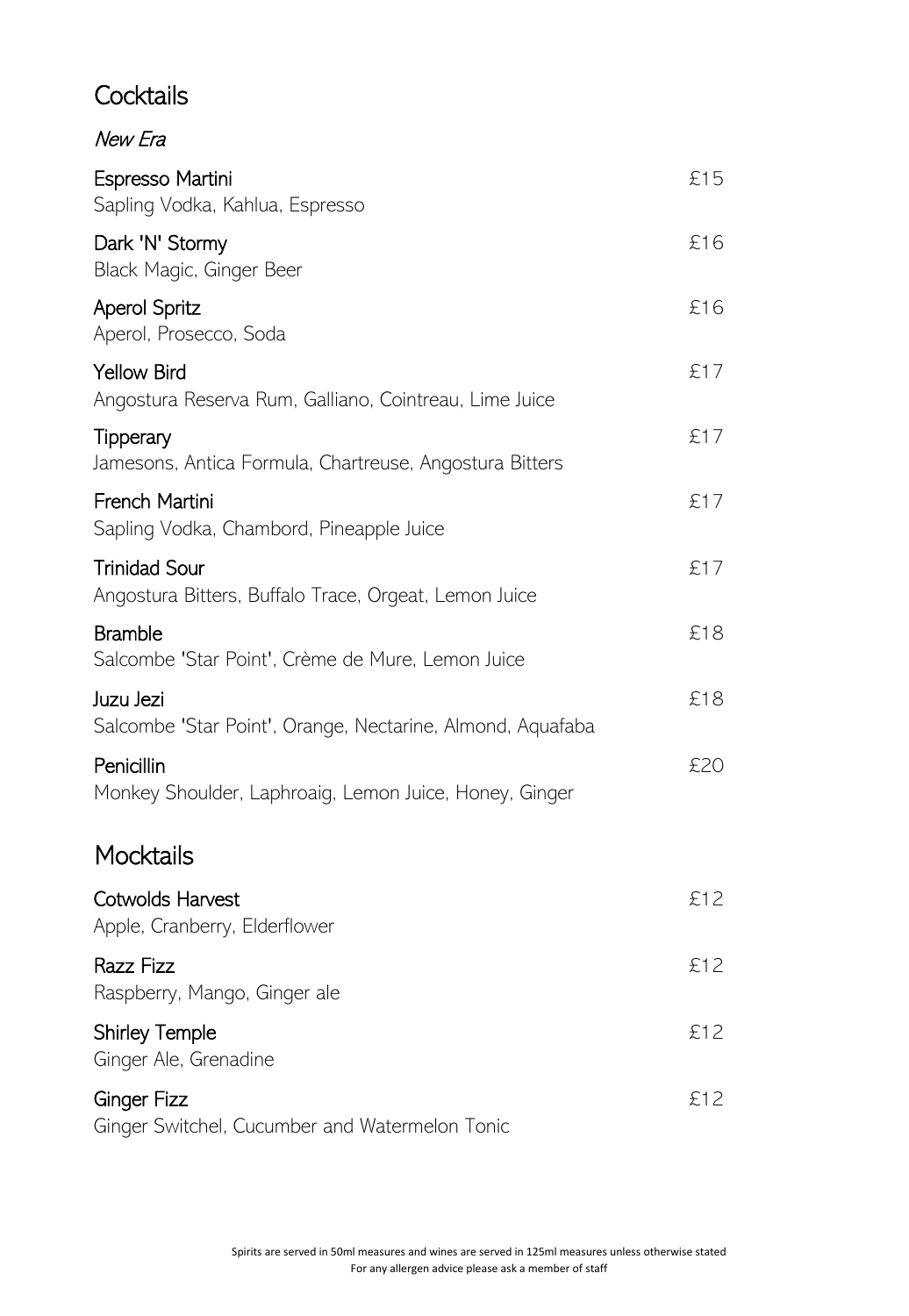| SALCØMBE |             |  |
|----------|-------------|--|
|          | $N^{\circ}$ |  |
|          |             |  |

The Salcombe Distilling Co. was started in 2014 by Howard Davis and Angus Lugsdin and sold its first bottle of Salcombe Gin 'Star Point' two years later.

The Company mission is to hava a positive impact on the ocean and the life it supports by reducing their carbon footprint.

 Joining the "1% for the Ocenas" movement is just one of the examples how the company help protect our ecosystms by donating one percentage of the sales of award-winning gins and non-alcoholic spirits, to Marine Conservation Society, which raises awarness for clean seas and beaches, sustainable fisheries and protection of marine life.

Another initiatives include using only carbon neutral shipping service and progressive elimination of plastic from their supply chain.

| Salcombe Start Point Indian Tonic<br>This multi-award winning gin, is a classic citrus led London dry gin<br>that is expectionally smooth, distinct and complex.              | £17 |
|-------------------------------------------------------------------------------------------------------------------------------------------------------------------------------|-----|
| Salcombe Rose Sainte Marie Mediterranean Tonic<br>This expectional dry rose gin is delicate fresh and truly exqusite.                                                         | £19 |
| Salcombe 'Restless' Indian Tonic<br>Named 'Restless' after a Salcombe Fruiter built, in Kingsbridge in<br>1865 and inspired by her cargo of exotic fruits and spices imported | £25 |

from around the globe.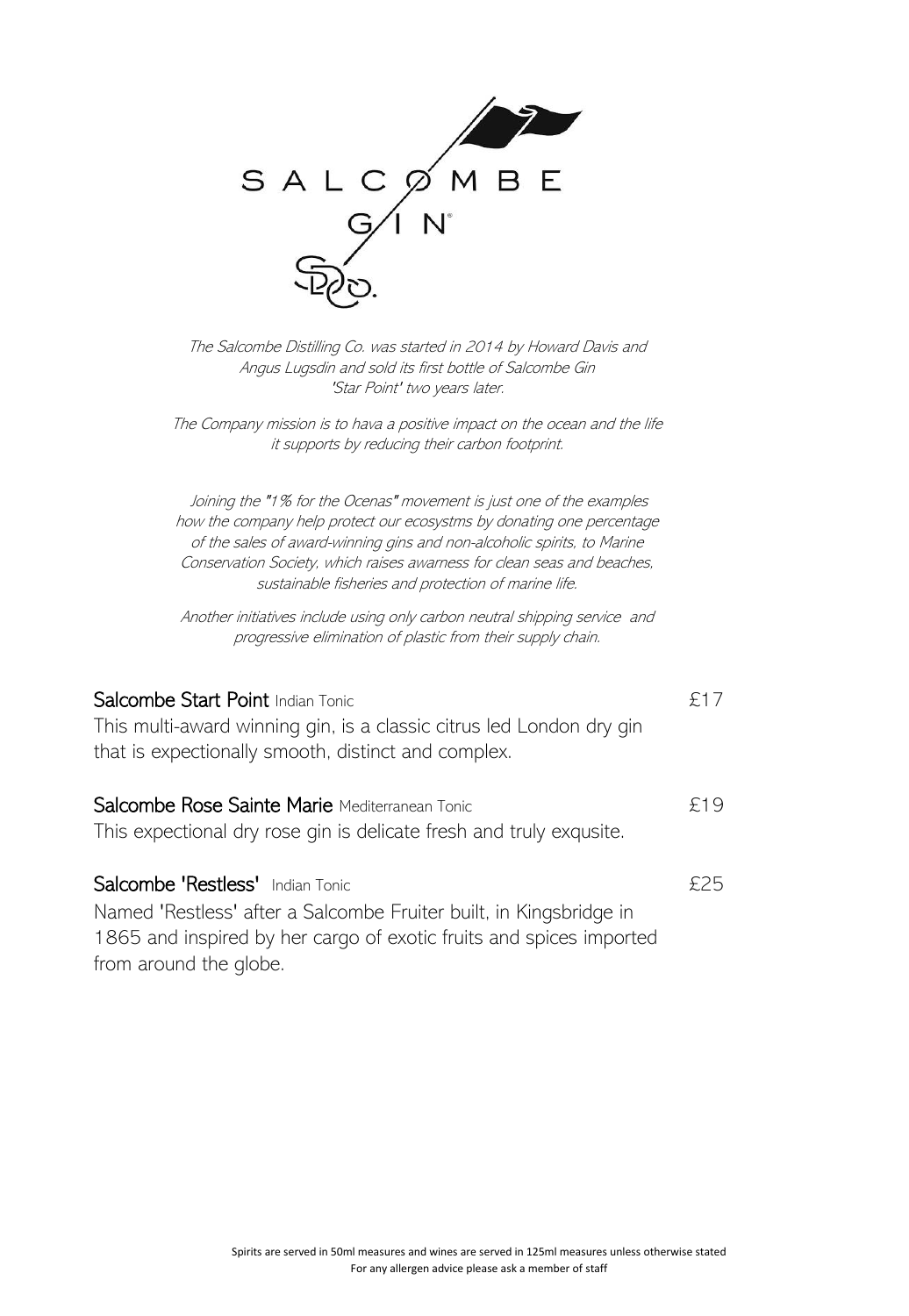# Gin from The Cotswolds

| Bath Gin, Bath Indian Tonic                            | £15 |
|--------------------------------------------------------|-----|
| Cotswolds Old Tom Gin, Oxfordshire Mediterranean Tonic | £17 |
| Garden Swift, Cirencester Indian Tonic                 | 523 |
| Psychopomp Wöden Gin, Bristol Indian Tonic             | 523 |

#### British Gin

| Plymouth Gin, Plymouth Aromatic Tonic                | £15 |
|------------------------------------------------------|-----|
| Chase GB Gin, Hereford Mediterranean Tonic           | £16 |
| Hendrick's, Scotland Elderflower Tonic               | £17 |
| Tanqueray Rangpur, Scotland Elderflower Tonic        | £17 |
| Pinckneys Classic Extra Dry, Shropshire Indian Tonic | £17 |
| Warner's London Dry, Northamptonshire Indian Tonic   | £17 |
| The Botanist, Islay Elderflower Tonic                | £20 |
| Hayman's of London, England Indian Tonic             | £20 |

## International Gin

| Kokoro, Japan Indian Tonic                      | £16 |
|-------------------------------------------------|-----|
| Del Professore Crocodile Gin, Italy Light Tonic | £17 |
| Four Pillars Navy, Austalia Indian Tonic        | £18 |
| Wild June Western Style, USA Aromatic Tonic     | £25 |
| Monkey 47, Germany Mediterranean Tonic          | 525 |

#### Flavoured Gin

| Pinckneys Thyme & Lime, Shropshire Mediterranean Tonic       | £17 |
|--------------------------------------------------------------|-----|
| Persies Zesty Citrus, Scotland Mediterranean Tonic           | £20 |
| Chase Pink Grapefruit & Pomelo, Hereford Mediterranean Tonic | £20 |
| Chase Seville Marmalade, Hereford Indian Tonic               | £20 |
| Chase Rhubarb & Bramley Apple, Hereford Ginger Ale           | £20 |
| Chase Hedgerow Elderflower, Hereford Soda Water              | £20 |
| Chase Sloe & Mulberry, Hereford Lemon Tonic                  | 522 |

All served with

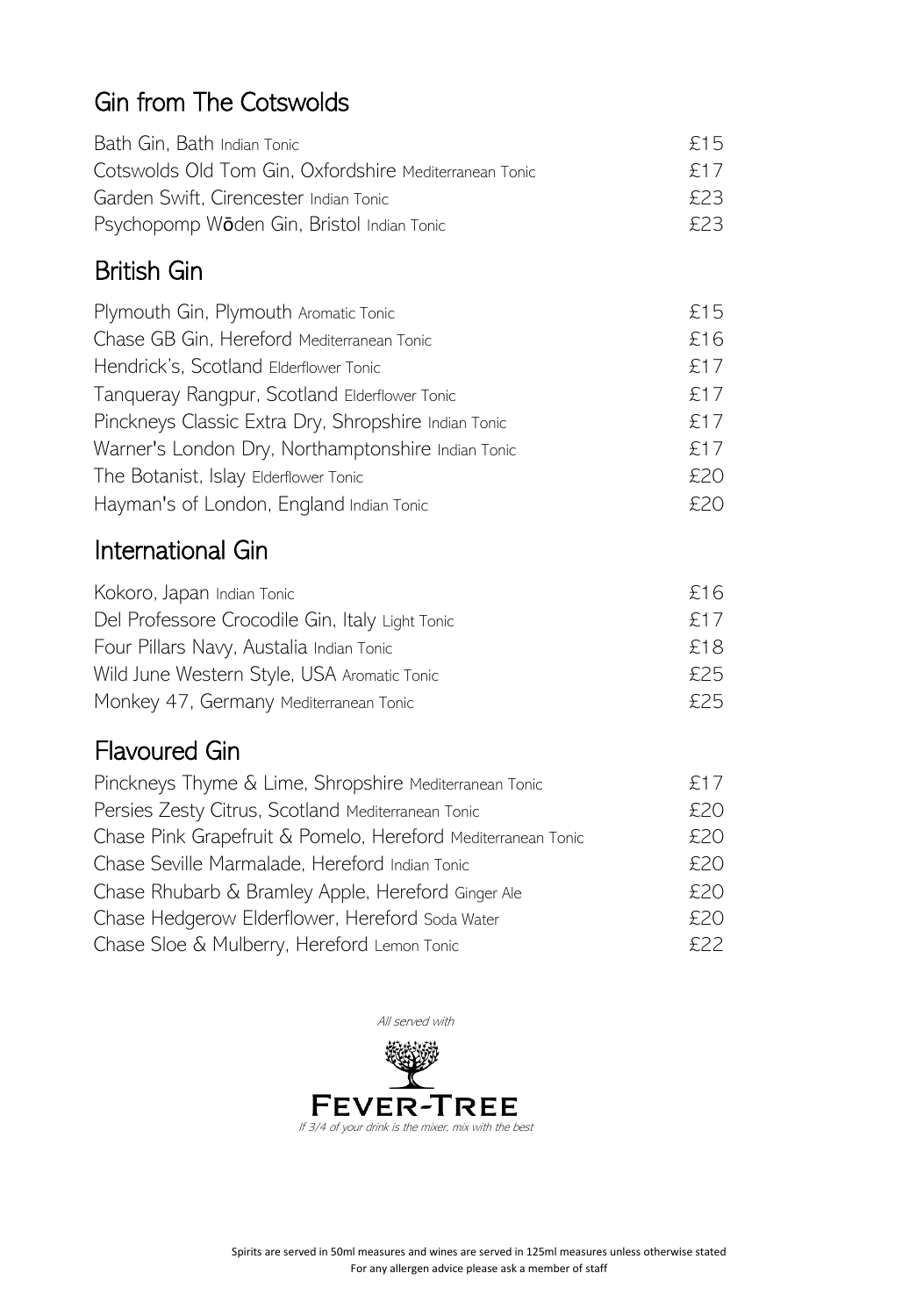

#### Vodka

| Pimm's Vodka, England                  | £7  |
|----------------------------------------|-----|
| Sapling, England                       | £9  |
| Koskenkorva Blueberry Juniper, Finland | £9  |
| Babicka, Czech Republic                | £12 |
| Black Cow, England                     | £12 |
| Belvedere, Poland                      | £12 |
| Koskenkorva Climate Action, Finland    | £12 |
| Grey Goose, France                     | £13 |
| Whatley Manor Citrus Waste Vodka       | £13 |
| Chase Oak Smoked, England              | £16 |
|                                        |     |

# Tequila & Mezcal

| Cazcabel, Blanco   | £10  |
|--------------------|------|
| Cazcabel, Honey    | £10  |
| Cazcabel, Reposado | £11  |
| Ambhar, Anejo      | £21  |
| Illegal, Mezcal    | £24. |

## Rum

| Angostura Blanco, Cuba           | £9  |
|----------------------------------|-----|
| Black Magic Dark Spiced, USA     | £10 |
| Havana Club 7YO, Cuba            | £10 |
| Cargo Cult, South Pacific        | £12 |
| La Hechicera Fine Aged, Colombia | £15 |
| Mount Gay Black Barrel, Barbados | £15 |
| Mount Gay XO, Barbados           | 522 |

## **Cachaca**

| Velho Barreiro Gold, Brazil   | £8  |
|-------------------------------|-----|
| Abelha Organic Silver, Brazil | £10 |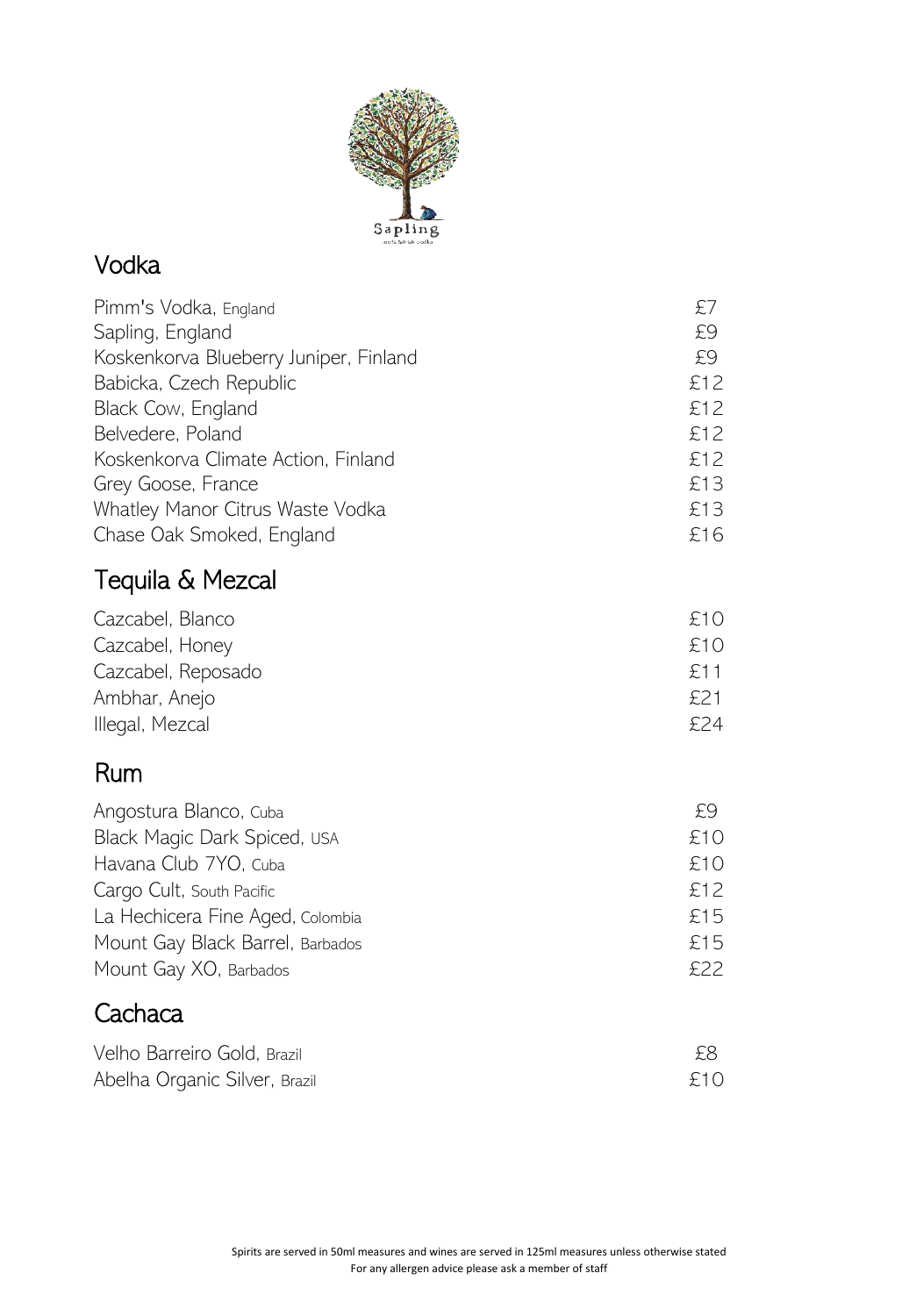# Blended Whisky

| Chivas Regal 12 yo, Speyside | £12 |
|------------------------------|-----|
| Monkey Shoulder, Speyside    | £12 |
| Compass Box, Highlands       | £27 |

#### Single Malt Whisky

| Auchentoshan 'American Oak', Lowlands  | £12 |
|----------------------------------------|-----|
| Glenkinchie 12 yo, Lowlands            | £17 |
| Laphroaig 10 yo, Islay                 | £17 |
| Balvenie 'Double Wood' 12 yo, Speyside | £17 |
| Ardbeg 10 yo, Islay                    | £17 |
| Jura 10 yo, Isle of Jura               | £18 |
| Talisker 10 yo, Isle of Skye           | £18 |
| Glenmorangie 10 yo, Highlands          | £19 |
| Oban 14 yo, Highlands                  | £22 |
| Bruichladdich 'Classic Laddie', Islay  | £26 |
| Bruichladdich 'Octomore', Islay        | £35 |
| Glenmorangie 'Signet', Highlands       | £46 |
| Bunnahabhain 18yo, Islay               | £48 |

# Irish, Welsh & English

| Jameson, Ireland                 | £9  |  |
|----------------------------------|-----|--|
| Penderyn 'Maderia Finish', Wales | £13 |  |
| The Teeling Single Malt, Ireland | £15 |  |
| Cotswolds Single Malt, England   | £25 |  |

# American & Japanese Whiskey

| Buffalo Trace Bourbon, Kentucky             | £11 |
|---------------------------------------------|-----|
| Tincup Bourbon, Colorado                    | £13 |
| Suntory 'Toki' Blended, Japan               | £13 |
| Rittenhouse 100 Proof Rye Bourbon, Kentucky | £17 |
| Woodford 'Reserve Rye' Bourbon, Kentucky    | £18 |
| Woodford 'Reserve' Bourbon, Kentucky        | £19 |
| Sazerac Rye, New Orleans                    | £21 |
| Nikka Yoichi Single Malt, Japan             | £36 |
| Suntory 'Hibiki Harmony' Blended, Japan     | £40 |
|                                             |     |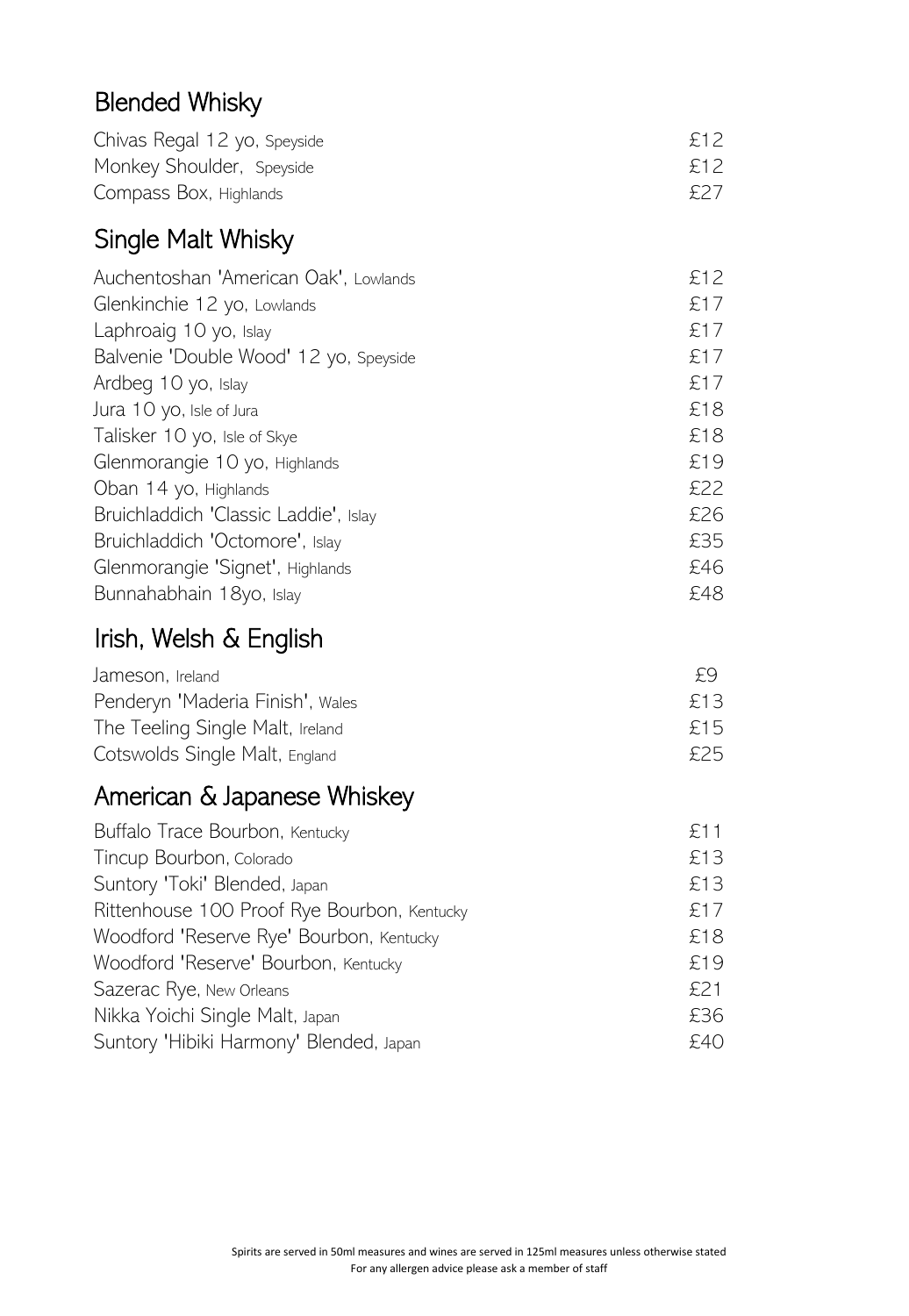# Armagnac

| Baron de Sigognac, VSOP<br>Baron de Sigognac, 10 yo<br>Château de Laubade 1989                                           | £13<br>£16<br>£45               |
|--------------------------------------------------------------------------------------------------------------------------|---------------------------------|
| Cognac                                                                                                                   |                                 |
| Hennessy, VS<br>Remy Martin, VSOP<br>Hine, Grande Champagne VSOP<br>Maxime Trijol, Grande Champagne VSOP<br>Hennessy, XO | £14<br>£17<br>£21<br>£22<br>£42 |
| Calvados                                                                                                                 |                                 |
| Domaine Dupont, VSOP                                                                                                     | £20                             |
| Grappa                                                                                                                   |                                 |
| Bepi Tosolini Cividina<br>Nonino Fragolino Cru                                                                           | £11<br>£40                      |
| Eau de Vie                                                                                                               |                                 |
| Rochelt, Kirsch Cherry 2005, Austria                                                                                     | £52                             |
| Vermouth                                                                                                                 |                                 |
| Del Professore, Vermouth, Italy<br>Lillet Blanc, France<br>Noilly Prat, France<br>Antica Formula, Italy                  | £7<br>£7<br>£7<br>£10<br>£20    |
| Bramley and Gage, England                                                                                                |                                 |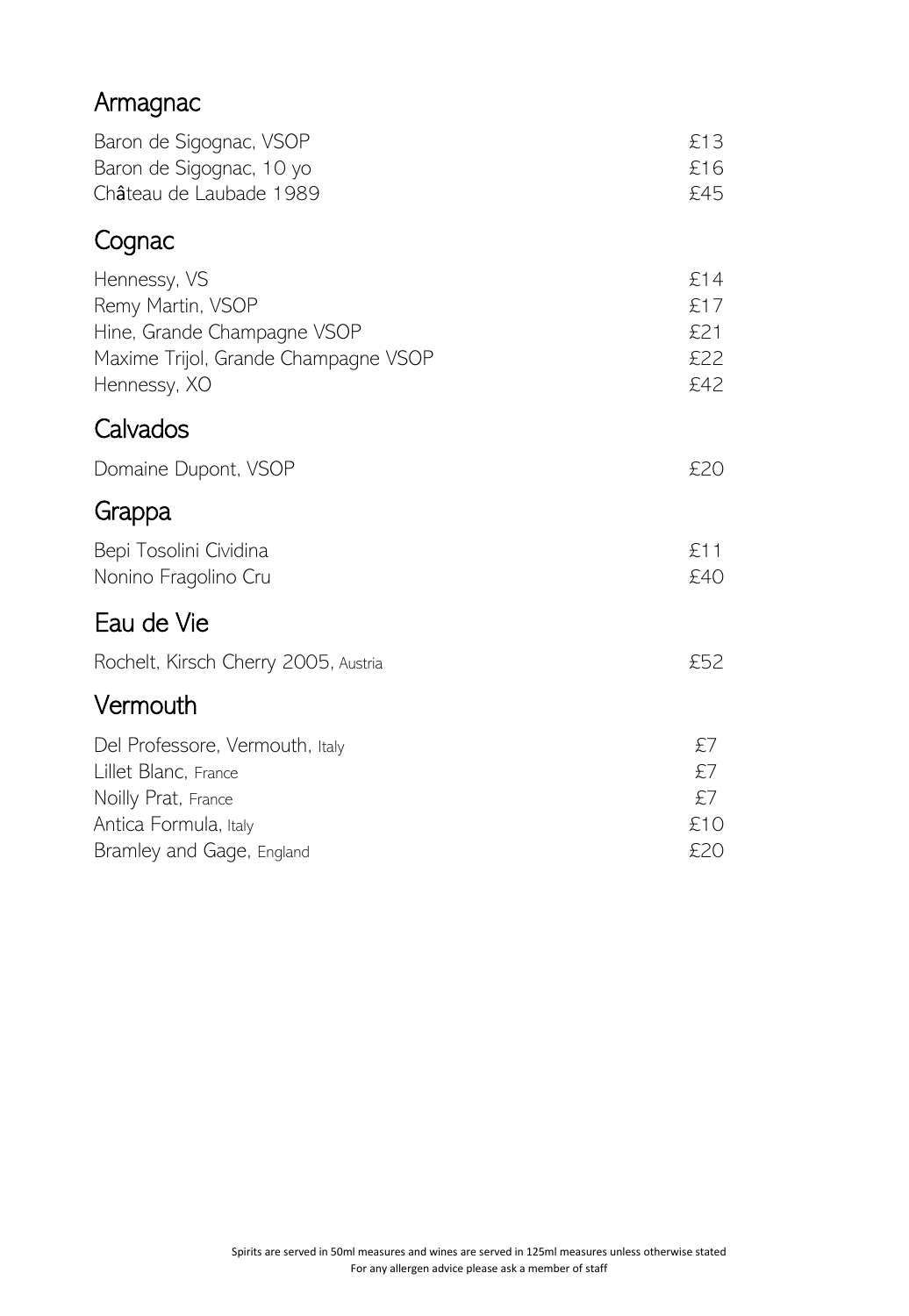# Liqueurs

| Kingston Black, Apple      | £8  |
|----------------------------|-----|
|                            |     |
| Campari, Bitter & Orange   | £8  |
| Frangelico, Hazelnut       | £8  |
| Disaronno Amaretto, Almond | £8  |
| Kahlua, Coffee             | £8  |
| Licor 43, Citrus & Vanilla | £8  |
| Tosolini Limoncello, Lemon | £8  |
| Cotswolds Cream, Cream     | £9  |
| Aber Falls, Salted Toffee  | £9  |
| Galliano, Herbal           | £10 |
| Kwai Feh, Lychee           | £10 |
| Cointreau, Orange          | £10 |
| Heering, Cherry            | £10 |
| Chambord, Raspberry        | £10 |
| Sambucca, Anise            | £10 |
| Liquore Strega, Herbal     | £11 |
| Drambuie, Herbal           | £11 |
| Grand Marnier, Orange      | £11 |
| Mandarine Napoleon, Citrus | £12 |
| Advocaat, Egg yolk         | £12 |
| Luxardo Maraschino, Cherry | £13 |
| Chartreuse Green, Herbal   | £16 |

# Aperitif & Pastis

| Aperol, Italy                   | £8  |  |
|---------------------------------|-----|--|
| Fernet Branca, Italy            | £8  |  |
| Pimms, England                  | £8  |  |
| Pernod, France                  | £8. |  |
| Del Professore, Apertivo, Italy | f10 |  |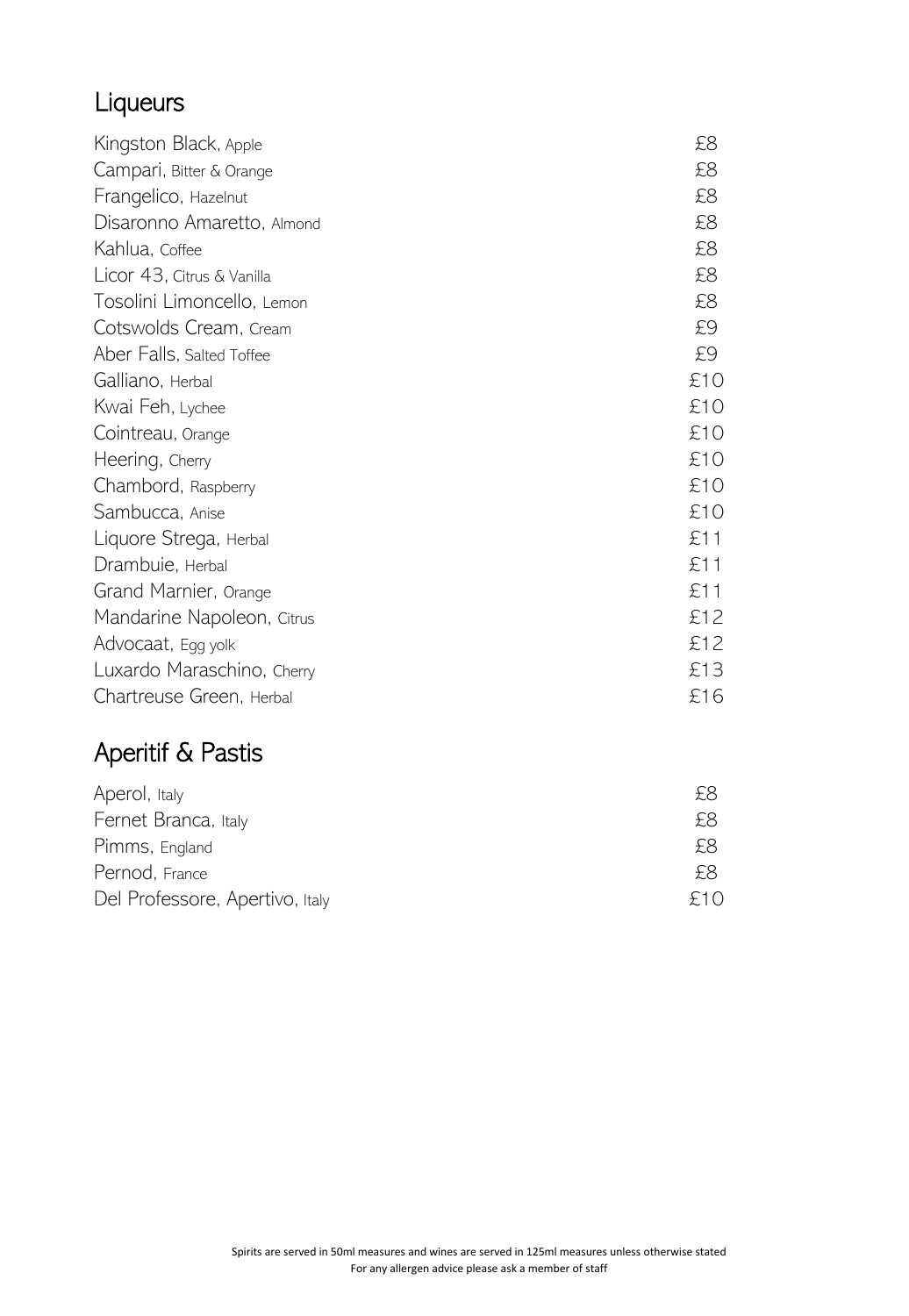

#### Beer

| Toast, Craft Lager, London, 330ml                                 | £6  |
|-------------------------------------------------------------------|-----|
| Hawkstone Pemium Lager, Gloucestershire, 330ml                    | £8  |
| Cotswold Brewing Pils, Gloucestershire, 330ml                     | £8  |
| Cotswold Brewing IPA, Gloucestershire, 330ml                      | £8  |
| Mount St Bernard Abbey Trappist, Tynt Meadow, Leicestershire, 330 | £9. |
| Bath Ales Wild Hare, Bath, 500ml                                  | £10 |
| Bath Ales Gem Amber Ale, Bath, 500ml                              | £10 |
| Milk Stout, Bristol Beer Factory, Bristol, 500ml                  | £10 |
|                                                                   |     |

#### Low Alcohol Beer

| Becks Blue 0.05%, Germany, 330ml               | £6  |
|------------------------------------------------|-----|
| Cider                                          |     |
| Cotswold Cider No Brainer, Oxfordshire, 330 ml | £8. |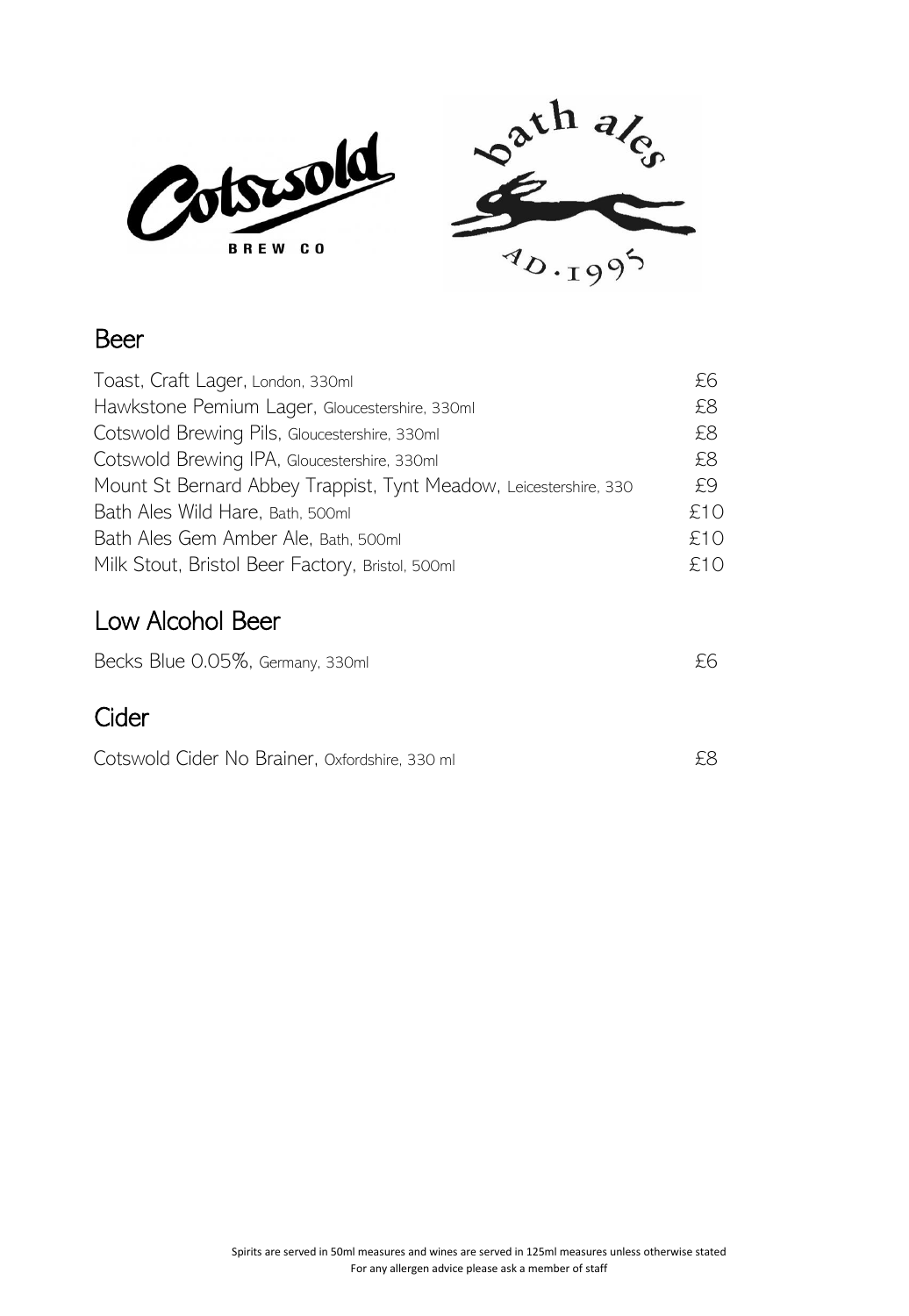## Soft Drinks

| Bottle Green Elderflower Presse, 275ml<br>Bottle Green Pomegranate & Elderflower Presse, 275ml<br>Coca Cola, Diet Coke, Coke Zero, 200ml<br>Babylonstoren Sparkling Grapejuice, South Africa, 125ml | £6<br>£6<br>£4<br>£4.5 |
|-----------------------------------------------------------------------------------------------------------------------------------------------------------------------------------------------------|------------------------|
| <b>Non-Alcoholic Spirits</b> Suggested Tonic £4 supplement                                                                                                                                          |                        |
| Warner's Pink Berry Ginger Ale<br>Warner's Juniper Double Mediterranean Tonic<br>Salcombe New London Light Light Tonic                                                                              | £9<br>£9<br>£18        |
| Juices                                                                                                                                                                                              |                        |
| Apple, Orange, Pineapple, Cranberry, Tomato 200ml<br>Pago Mango, Pear, 200ml                                                                                                                        | £4<br>£4               |
| <b>Fever-Tree Tonics &amp; Minerals</b>                                                                                                                                                             |                        |
| Indian / Light / Mediterranean / Elderflower / Aromatic / Lemon /<br>Ginger Ale / Ginger Beer / Lemonade / Soda 200ml                                                                               | £4                     |
| Water                                                                                                                                                                                               |                        |
| Charity Water, Still or Sparkling Water, 11<br>Perrier, Sparkling, 750ml<br>San Pellegrino, Sparkling 750ml                                                                                         | £4.75<br>£6<br>£6      |